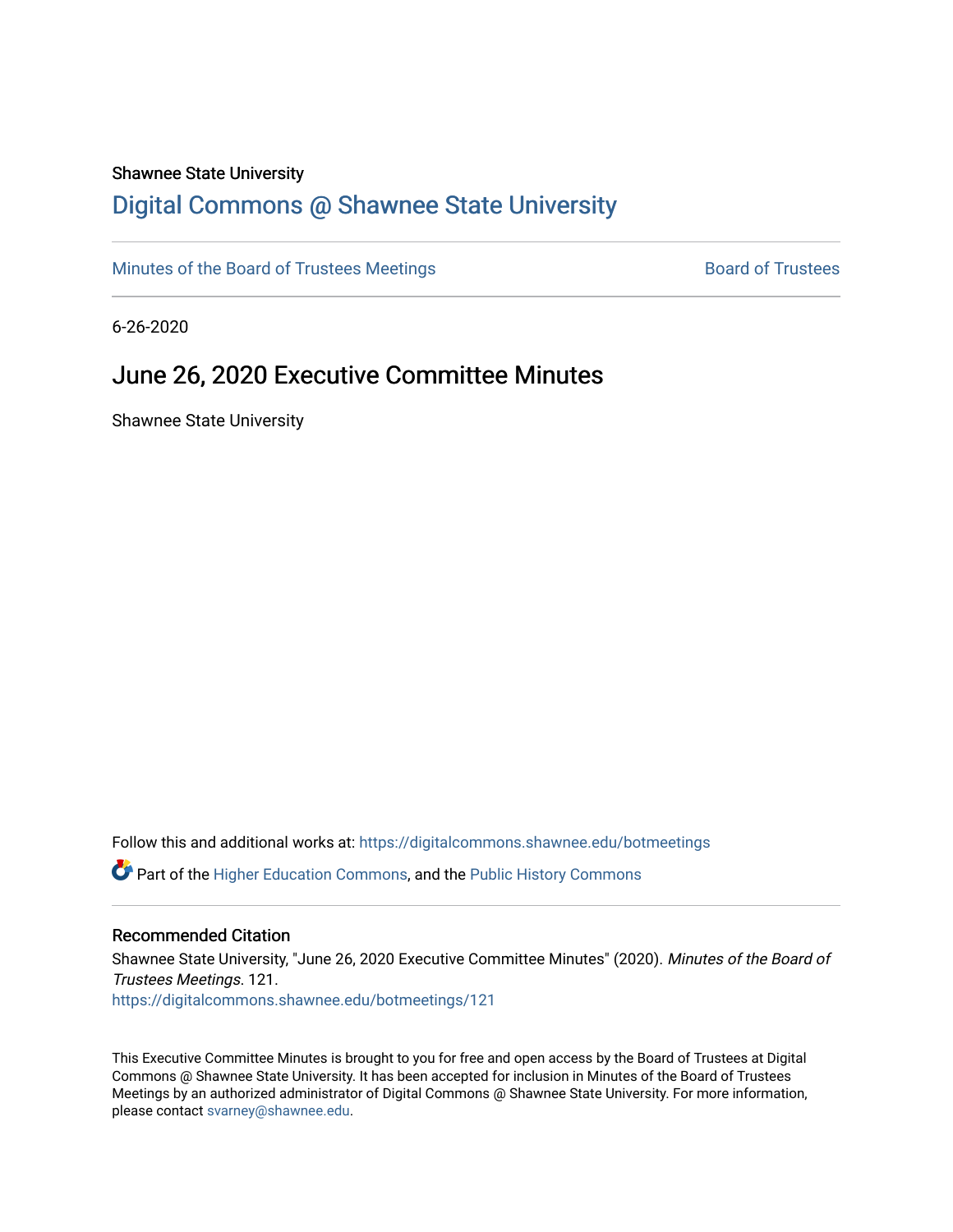#### **SHAWNEE STATE UNIVERSITY EXECUTIVE COMMITTEE OF THE BOARD OF TRUSTEES**

#### **Meeting Minutes June 26, 2020**

#### **Call to Order**

Chairperson Watson called the meeting to order at 1:35 p.m. noting the meeting was in compliance with RC § 121.22(F).

### **Roll Call**

Members Present: Mr. Watson, Mr. Evans, Mr. Furbee, and Ms. Hartop

Others in Attendance: Mr. Edwards, Ms. Stratton, Mr. Braun, Dr. Bauer, Mr. Barhorst, Dr. Thiel, Ms. Otworth

#### **Resolution E03-20, Appointment of Provost and Vice President for Academic and Student Affairs**

President Bauer presented Resolution E03-20, recommending the appointment of Dr. Sunil Ahuja as Provost and Vice President for Academic and Student Affairs. Mr. Evans moved and Ms. Hartop seconded the motion to approve recommendation of Resolution E03-20, Appointment of Provost and Vice President for Academic and Student Affairs, to the Board of Trustees. Without discussion, the Committee unanimously approved Resolution E03-20.

#### **Resolution E04-20, Modification of President's Employment Contract**

Chair Watson presented Resolution E04-20, authorizing the Board Chair to execute an amendment to the President's employment contract that reflects a 10 percent gross salary reduction for FY21 requested by the President due to the COVID-19 crisis. It also authorizes the President to execute amended employment contracts with any other employees who volunteer to reduce their gross salary for FY-21. Mr. Furbee moved and Ms. Hartop seconded the motion to approve recommendation of Resolution E04-20. Without discussion, the Committee unanimously approved Resolution E04-20.

#### **2020-2021 Board of Trustees Meeting Schedule**

President Bauer presented the calendar of meetings for the year as approved by the Board Chair.

# **Adjournment**

The Executive Committee was adjourned by acclamation at 1:47 p.m.

 $C$  for  $\sqrt{C}$ 

Chairperson, Board of Trustees

 $\subset \subset \mathbb{R}$ 

Secretary, Board of Trustees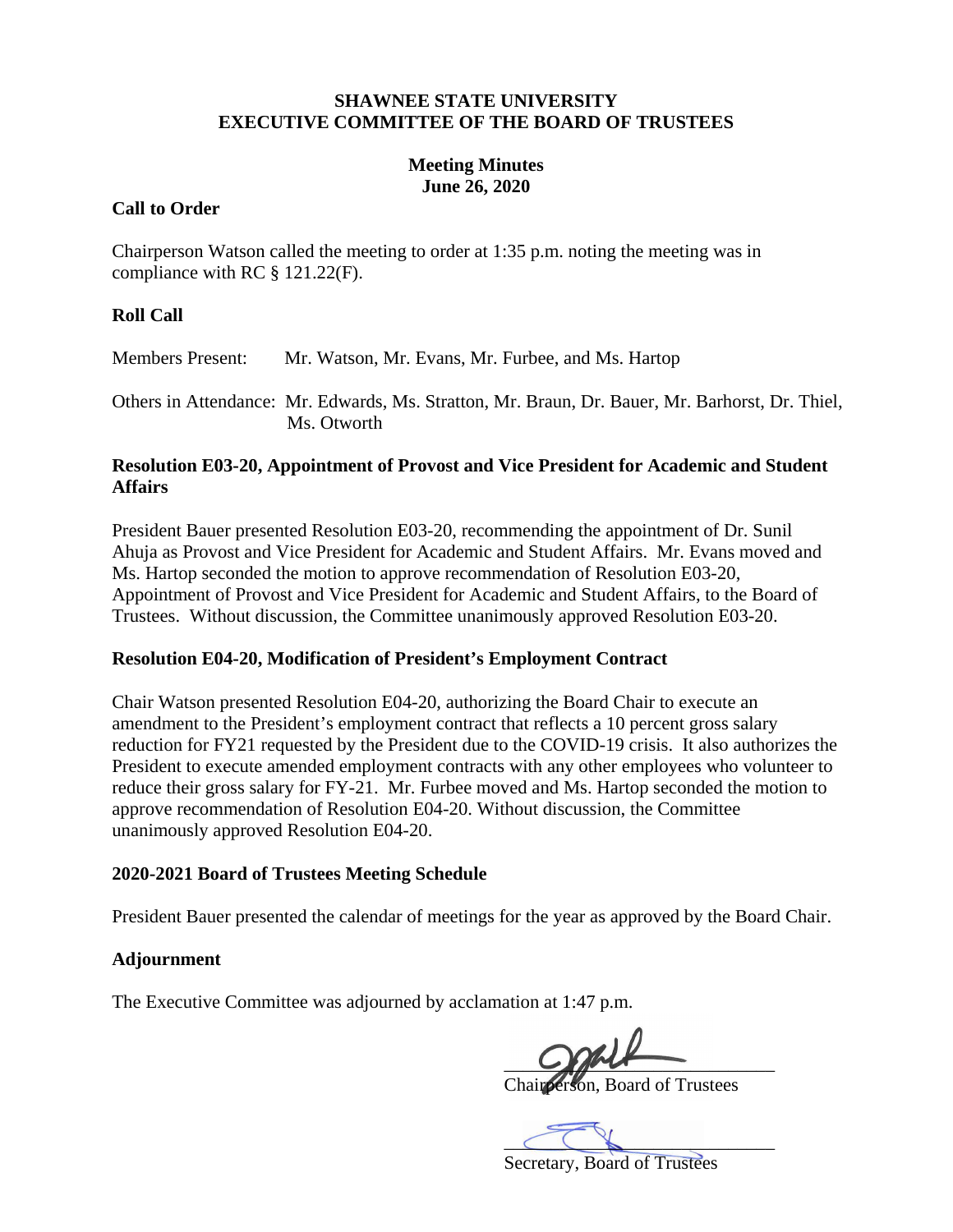#### **RESOLUTION E03-20**

# **APPOINTMENT TO THE POSITION OF PROVOST AND VICE PRESIDENT FOR ACADEMIC AND STUDENT AFFAIRS**

WHEREAS, University Policy 5.16Rev requires approval by the Board of Trustees for appointments to executive positions, including Provost and Vice President for Academic and Student Affairs; and

WHEREAS, the position of Provost and Vice President for Academic and Student Affairs will become vacant on June 30, 2020 upon the retirement of Interim Provost Dr. Becky Thiel;

WHEREAS, the University conducted a national search for the position of Provost and Vice President for Academic and Student Affairs and a search committee recommended Dr. Sunil Ahuja to fill the position; and

WHEREAS, Dr. Ahuja's extensive academic and administrative background qualifies him for the position of Provost and Vice President for Academic and Student Affairs, and the President recommends Dr. Ahuja for this appointment;

THEREFORE, BE IT RESOLVED that the Board of Trustees of Shawnee State University approves the appointment of Dr. Sunil Ahuja to the position of Provost and Vice President for Academic and Student Affairs, effective July 1, 2020, and further authorizes the President to execute an executive employment agreement with Dr. Ahuja consistent with applicable university policies.

Certified as True and Correct July 7, 2020  $\overline{\phantom{a}}$ 

Secretary, SSU Board of Trustees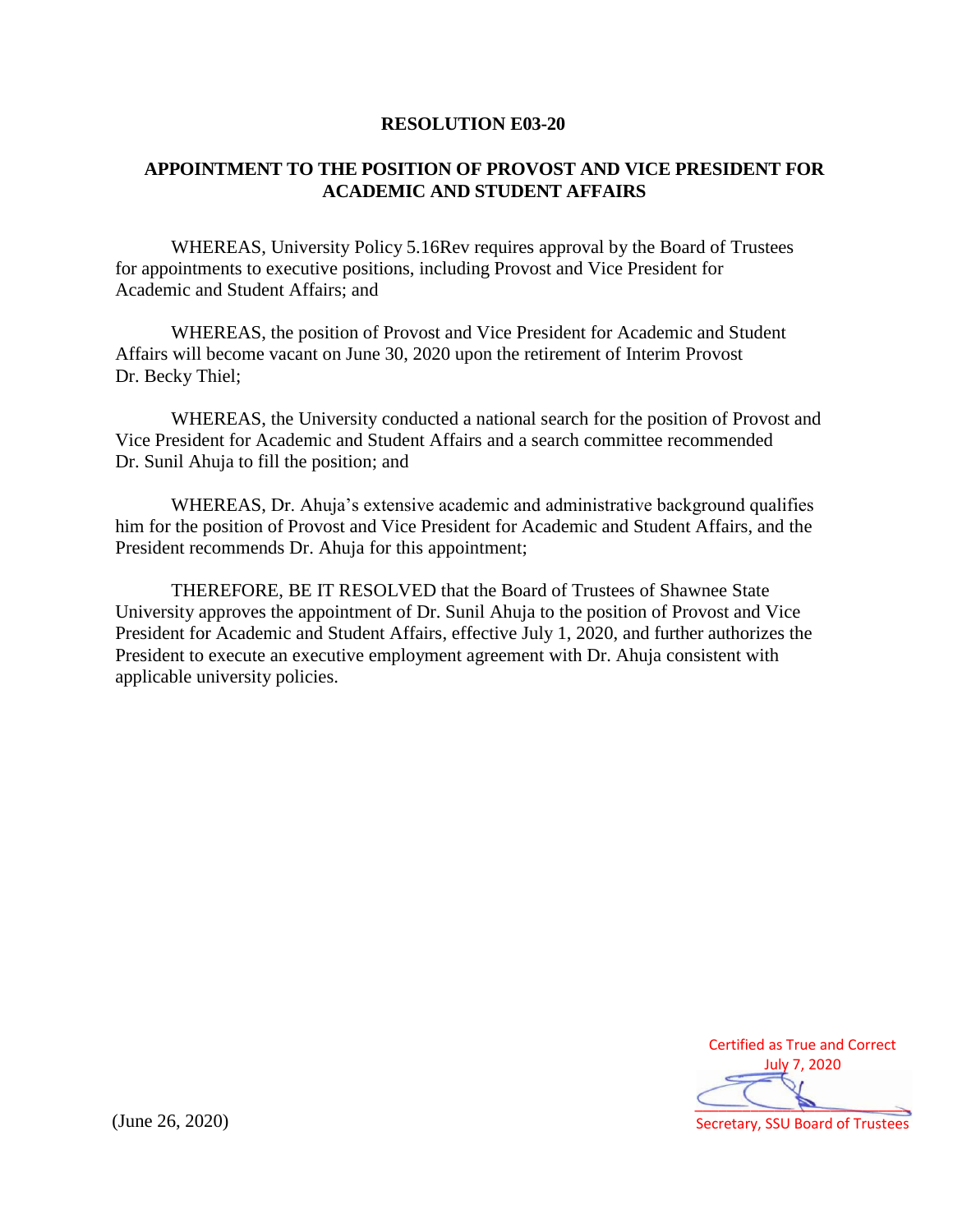#### **RESOLUTION E04-20**

### **MODIFICATION OF THE PRESIDENT'S EMPLOYMENT CONTRACT**

WHEREAS, the President has an employment contract through June 30, 2021; and

WHEREAS, in light of the COVID-19 crisis, the President has volunteered to reduce his gross salary by 10 percent through June 30, 2021; and

WHEREAS, one or more other executive employees with employment contracts have volunteered or may in the future volunteer to reduce their gross salary through June 2021;

THEREFORE, BE IT RESOLVED that the Board authorizes the Chair to execute an amendment to the President's contract reflecting a 10 percent pay reduction through June 30, 2021; and

IT IS FURTHER RESOLVED that the Board authorizes the President to execute amended employment contracts for any other employees with written employment agreements who volunteer to reduce their gross salary through June 2021.



Secretary, SSU Board of Trustees